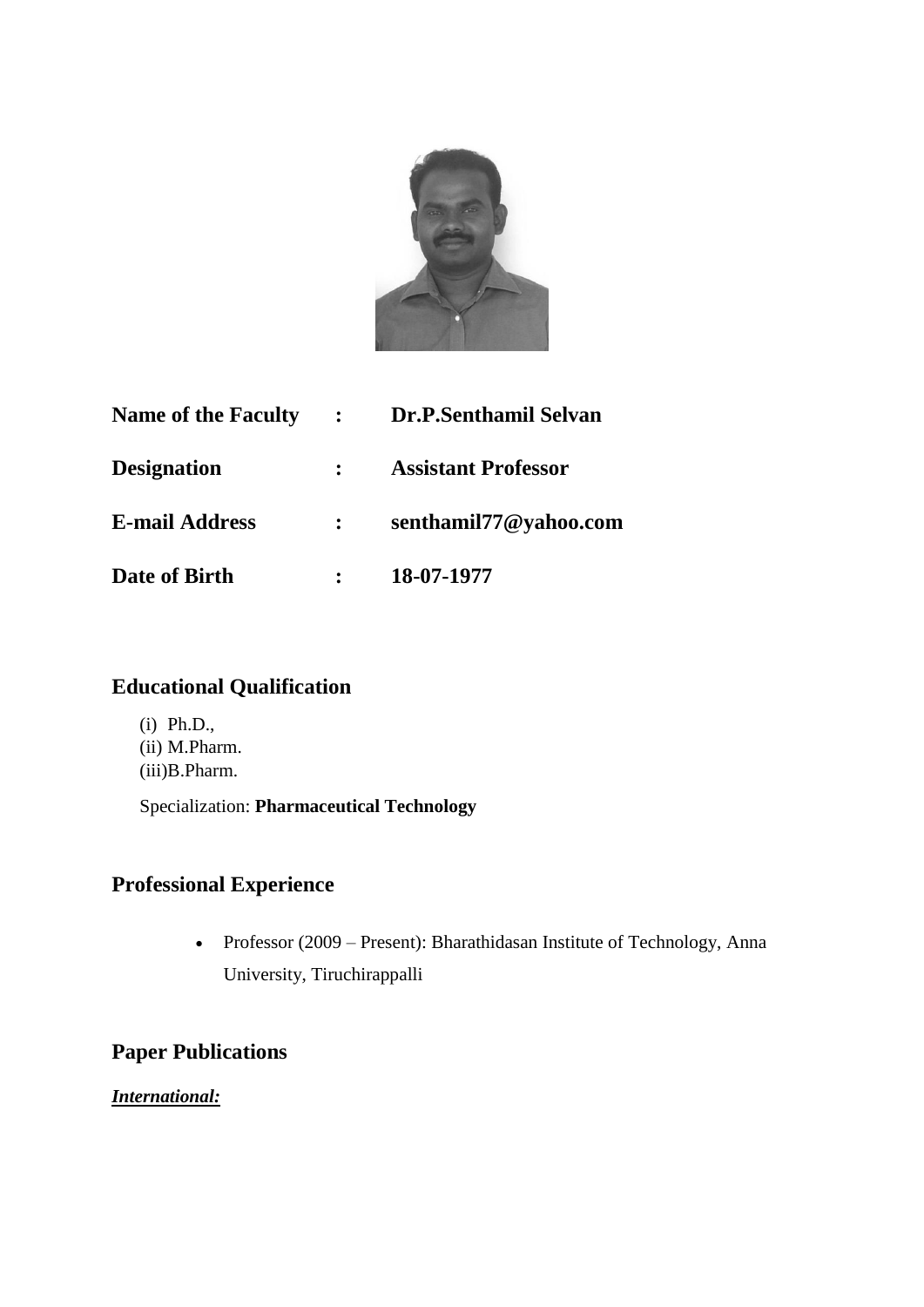[1] **P.Senthamil Selvan**, T.K.Pal, "Chromatography-mass spectrometry method for the Quantitation of metoprolol succinate and simvastatin in human blood plasma", *Journal Pharmaceutical Biomedical Analysis,* 49(5), 780-785 (2009). Impact factor: **2.947**

[2] **P.Senthamil Selvan**, K.Veeran Gowda, U.Mandal, W.D.Sam Solomon, T.K.Pal, "Simultaneous determination of fixed dose combination of Nebivolol and Valsartan in human plasma by liquid chromatography tandem mass spectrometry and its application to pharmacokinetic study", *Journal of Chromatography B: Biomedical Sciences and Applications,* 858(1-2), 143-150 (2007). Impact factor: **2.777**

[3] **P.Senthamil Selvan**, K.Veeran Gowda, U.Mandal, W.D.Sam Solomon, T.K.Pal, "Determination of Duloxetine in human plasma by liquid chromatography with atmospheric pressure ionization tandem mass spectrometry and its application to pharmacokinetic study", *Journal of Chromatography B: Biomedical Sciences and Applications,* 858(1-2), 269-275 (2007). Impact factor: **2.777**

[4] K.Veeran Gowda, U.Mandal, **P.Senthamil Selvan**, WD.Sam Solomon, A.Ghosh, A.K.Sarkar, S.Agarwal, T.N.Rao, T.K.Pal, "Liquid chromatography tandem mass spectrometry method for simultaneous determination of metoprolol tartrate and ramipril in human plasma"*, Journal of Chromatography B: Biomedical Sciences and Applications,*  558(1-2), 13-21 (2007), Impact factor: **2.777**

[5] Amlan Kanti Sarkar, Debotri Ghosh, Ayan Das, **P.Senthamil Selvan**, K.Veeran Gowda, Uttam Mandal, Anirbandeep Bose, Sangeeta Agarwal, Uttam Bhaumik, T.K.Pal, "Simultaneous determination of metoprolol succinate and amlodipine besylate in human plasma by liquid chromatography tandem mass spectrometry method and its application in bioequivalence study", *Journal of Chromatography B: Biomedical Sciences and Applications*, 873 (1), 77-85 (2008). Impact factor: **2.777**

[6] K.V.Gowda, D.S.Rajan, U.Mandal, **P.Senthamil Selvan**, W.D.Sam Solomon, A.Bose, A.K.Sarkar, T.K.Chattaraj, T.K.Pal, "Evaluation of bioequivalence of two formulations containing 100 mg of Aceclofenac", *Drug Development & Industrial Pharmacy*, 32(10), 1219-1225 (2006). Impact factor: **1.049**

[7] Sangita Agarwal, WD.Sam Solomon, K.Veeran Gowda, P.Senthamil Selvan, Debotri Ghosh, Amlan Kanti Sarkar, Tapas Kumar Chattaraj, Tapan Kumar Pal, "Bioequivalence study of a fixed dose combination of nitazoxanide and ofloxacin in Indian healthy volunteers", *Arzneimittelforschung*, 57(10), 679-83 (2007). Impact factor: **0.778**

[8] **P.Senthamil Selvan**, R.Gopinath, V.S.Saravanan, N.Gopal, "Simultaneous Estimation of Tizanidine and Valdecoxib in Combined Dosage Forms by RP-HPLC Method", *Asian J. Chem.,* 18(4), 2505-2510 (2006). Impact factor: **0.201**

[9] **P.Senthamil Selvan**, R.Gopinath, V.S.Saravanan, N.Gopal, "Simultaneous Estimation of Levocetirizine, Ambroxol, Phenylpropanolamine and Paracetamol in Combined Dosage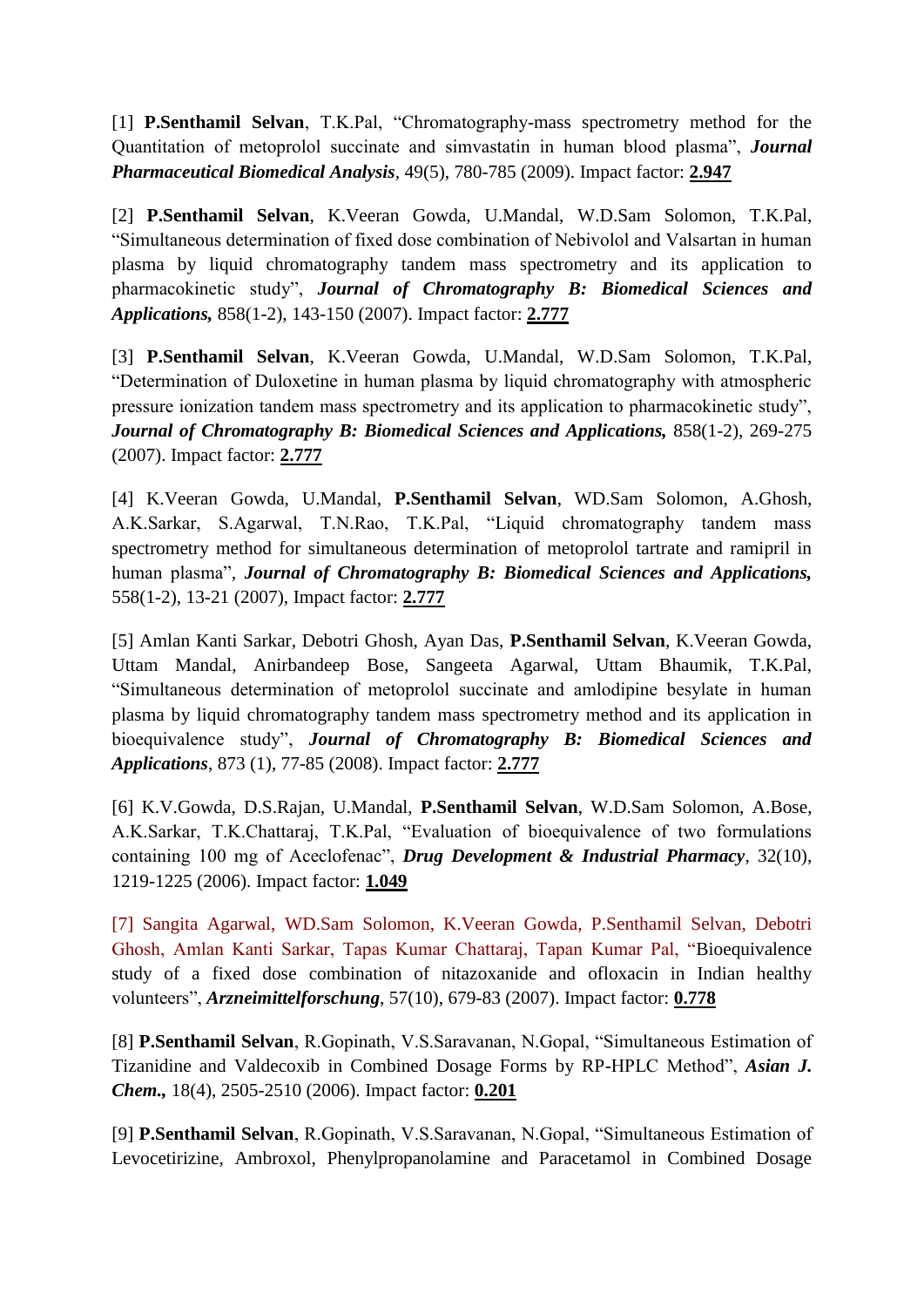Forms by RP-HPLC Method", *Asian J. Chem.,* 18(4), 2591-2596 (2006). Impact factor: **0.201**

[10] **P.Senthamil Selvan**, R.Gopinath, V.S.Saravanan, N.Gopal, A.Saravana Kumar, K.Periyasamy, "Simultaneous Estimation of Paracetamol and Aceclofenac in Combined Dosage Forms by RP-HPLC Method", *Asian J. Chem.,* 19(2), 1004-1010 (2007). Impact factor: **0.201**

[11] **P.Senthamil Selvan**, R.Gopinath, V.S.Saravanan, K.Periyasamy, "Simultaneous Estimation of Paracetamol and Valdecoxib in Combined Dosage Forms by RP-HPLC Method", *Asian J. Chem.,* 19(2), 1011-1016 (2007). Impact factor: **0.201**

[12] W.D.Sam Solomon, **P.Senthamil Selvan**, K.Veeran Gowda, U.Mandal, T.K.Pal, "Evaluation of bioequivalence of two formulations containing 200 mg of Ketoconazole", *Asian J. Chem.,* 19(7), 5365-5371 (2007). Impact factor: **0.201**

[13] W.D.Sam Solomon, **P.Senthamil Selvan**, K.Veeran Gowda, U.Mandal, TK.Pal, "Validated HPLC method for quantification of Ornidazole in human plasma–Application to Bioequivalence study", *Asian J. Chem.,* 20(6), 4361-4368 (2008). Impact factor: **0.201**

[14] V.S.Saravanan,**P.Senthamil Selvan**, "Synthesis and pharmacological evaluation of some indonone-3-acetic acid derivatives", *Asian J. Chem.,* 18(4), 2597-2604 (2006). Impact factor: **0.201**

[15] V.S.Saravanan, **P.Senthamil Selvan**, "Synthesis and antibacterial activity of some 4 substituted 2-phenyl oxazole-5 -(4H) one derivatives", *Asian J. Chem.,* 18(4), 2511-2514 (2006). Impact factor: **0.201**

[16] Sampath Saravanan, **Perumal Senthamil Selvan**, Natesan Gopal, Jayanta Kumar Gupta, Biplap De, "Synthesis and Antibacterial Activity of Some Imidazole-5- (4H) one Derivatives", Archiv der Pharmazie **– Chemistry in Life Sciences** (*Arch. Pharm. Chem. Life Sci.)* 338(10), 488-492 (2005). Impact factor: **1.429**

[17] K.Veeran Gowda, D.S.Rajan, U.Mandal, **P.Senthamil Selvan**, W.D.Sam Solomon, A.Bose, A.K.Sarkar, T.K.Chattaraj, T.K.Pal, "Bioequivalence study of fixed dose combination of Atorvastatin/Ezetimibe tablet in healthy volunteers by LC-MS/MS method", *Asian J. Chem.,* 19(2), 1293 -1300 (2007). Impact factor: **0.201**

[18] Uttam Mandal, Veeran Gowda, Animesh Ghosh, Senthamil Selvan, Sam Solomon, Tapan Kumar Pal, "Formulation and Optimization of Sustained Release Matrix Tablet of Metformin HCl 500 mg Using Response Surface Methodology", *Yakugaku Zasshi,*127(8), 1281-90 (2007). Impact factor: **0.404**

[19] U.Mandal, Veeran K.Gowda, A.Ghosh, P.Senthamil Selvan, W.D.Sam Solomon, T.K.Pal, "Development of Dissolution Medium for Glipizide", *Asian J. Chem.,* 20(4), 2651- 2656 (2008). Impact factor: **0.201**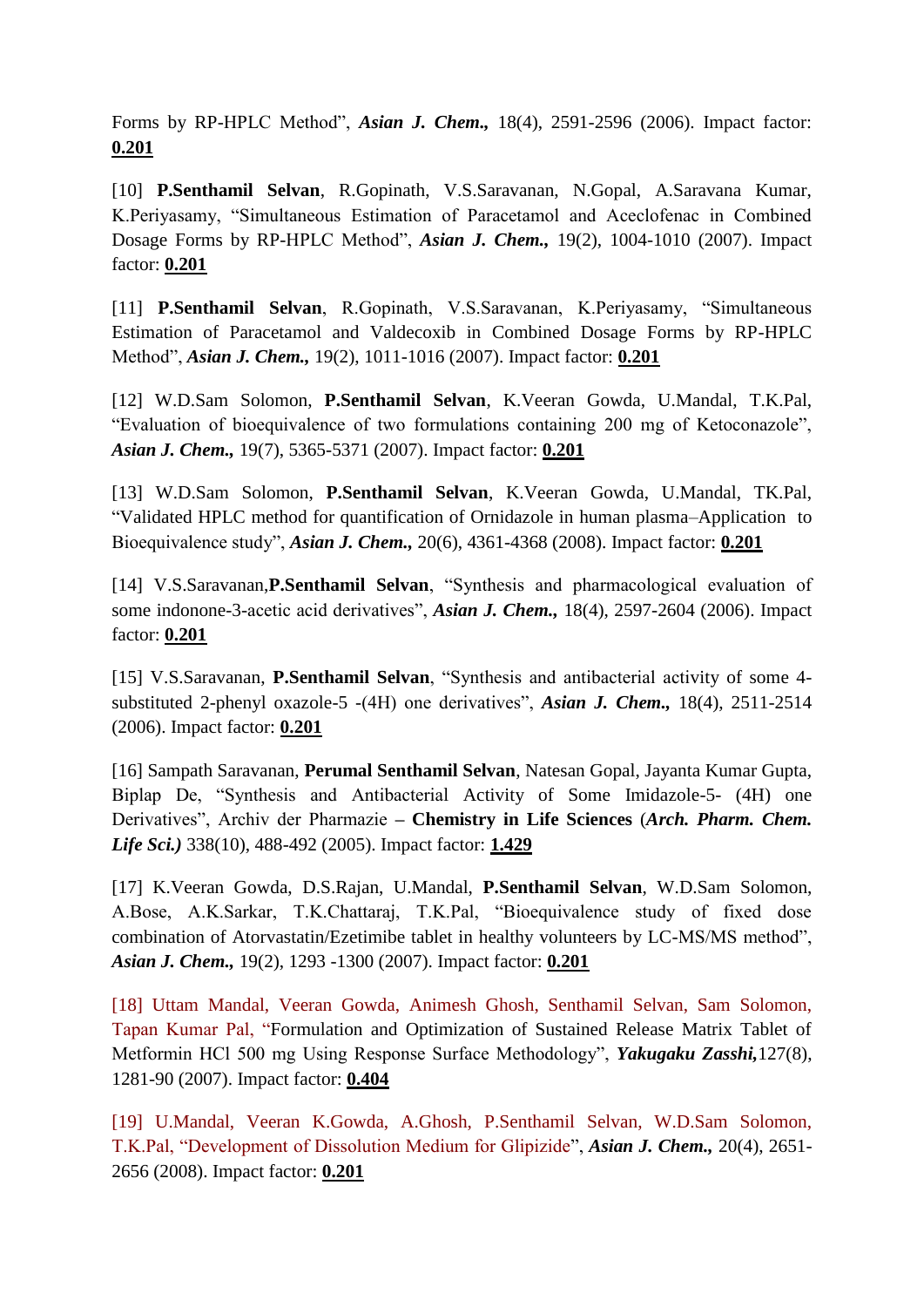[20] A.Puratchikody, A.Umamaheswari, P.Sudhakar, **P.Senthamil Selvan**, S.M.M.Rahman, "Synthesis and validation of RP-HPLC method for the indole hydroxyhexanamide as potential histone deacetylase inhibitor", *Journal of Pharmacy and Pharmacology***,** 62(10) 1212-1213 (2010). Impact factor:**1.7**

[21] E.Sanmuga Priya, **P.Senthamil Selvan,** S.Venkataraman, "Evaluation of Antiarthritic activity of Strychnos potatorum Linn seeds in Freund's adjuvant induced arthritic rat model", *BMC-Complementary and Alternative Medicine,* 10(56), 2010. Impact factor: **1.940**

**[**22**]** E.Sanmuga Priya, **P.Senthamil Selvan,** S.Venkataraman, "Assessment of the *in-vivo* and *in-vitro* antioxidant potential of *Strychnos potatorum* Linn. seeds in Freund's adjuvant induced arthritic rats", *Journal of Medicinal Plants Research*, 5(19), 4780-4787 (2011). Impact factor: **0.590**

[23] A.Rajavel, E.Sanmuga Priya, **P.Senthamil Selvan**, K.Rajagopal, Durga Mallikarjuna Rao, "Stability indicating method development and validation for the determination of Lacidipine in tablets", *International Research Journal of Pharmacy*, 2(5) 157-161 (2011).

[24] Sanmuga Priya Ekambaram, **Senthamil Selvan Perumal,** Venkataraman Subramanian, "*Strychnos potatorum* Linn seed extract enhance lysosomal membrane stability and collagen formation in Freunds complete adjuvant induced arthritic rats", *Journal of Herbs, Spices & Medicinal plants,*17, 392-402 (2011).

[25] E.Sanmuga Priya, **P.Senthamil Selvan**, R.Tamilselvan, "Phytochemical Investigation of *Allophylus serratus* Kurz Leaves by UV and GC-MS Analysis", *Research Journal of Phytochemistry,* 6(1) 17-24 (2012).

[26] E.Sanmuga Priya, **P.Senthamil Selvan,** P.Prakash, HPTLC Method Development and Validation for Simultaneous Analysis of Emodin and Chrysophanol in *Cassia tora* Linn Methanolic Extract., *Journal of Liquid Chromatography and Related Technologies*, 36, 2525-2533 (2013). Impact factor: **0.884**

**[27].** E. Sanmuga Priya, **P. Senthamil Selvan**, Umayal A.N. Biodegradation studies on dye effluent and selective remazol dyes by indigenous bacterial species through spectral characterization. *Desalination and Water Treatment*, 2014 – http://dx.doi.org/10.1080/19443994.2014.913999 IF: **0.852**

**[28[. P. Senthamil Selvan**, E. Sanmuga Priya, R. Samundeswari. RP-HPLC method development and validation of simultaneous determination of Rabeprazole, Pantoprazole and Itopride. *Journal of food and drug analysis,* 2014 – Accepted. IF: **0.33**

#### *Review Articles*

[1]. E. Sanmuga Priya, **P. Senthamil Selvan**. Water Hyacinth (Eichhornia crassipes) - an efficient and economic adsorbent for textile effluent treatment - A review. *Arabian Journal of Chemistry,* 2014, DOI: 10.1016/j.arabjc.2014.03.002 IF: **2.266**